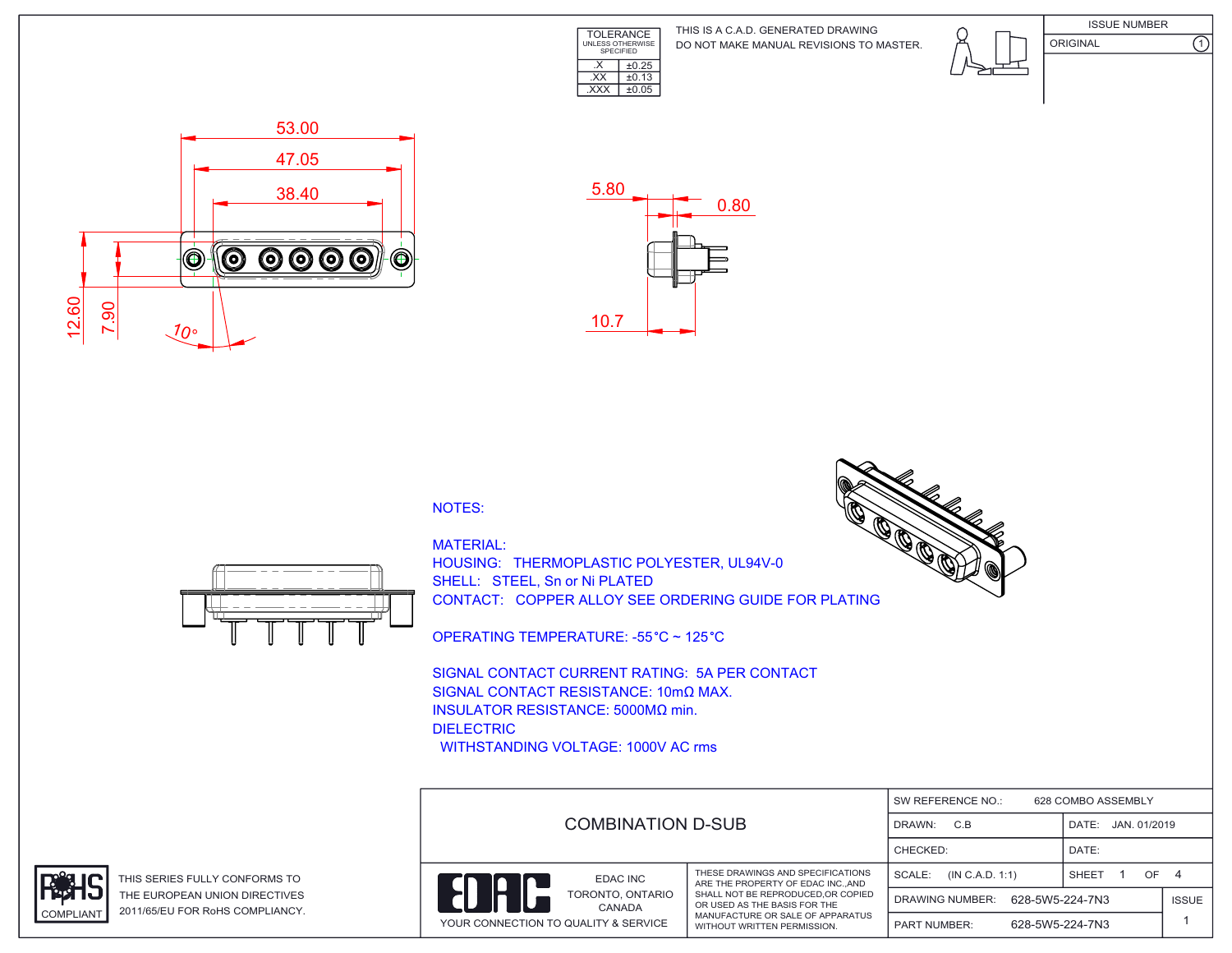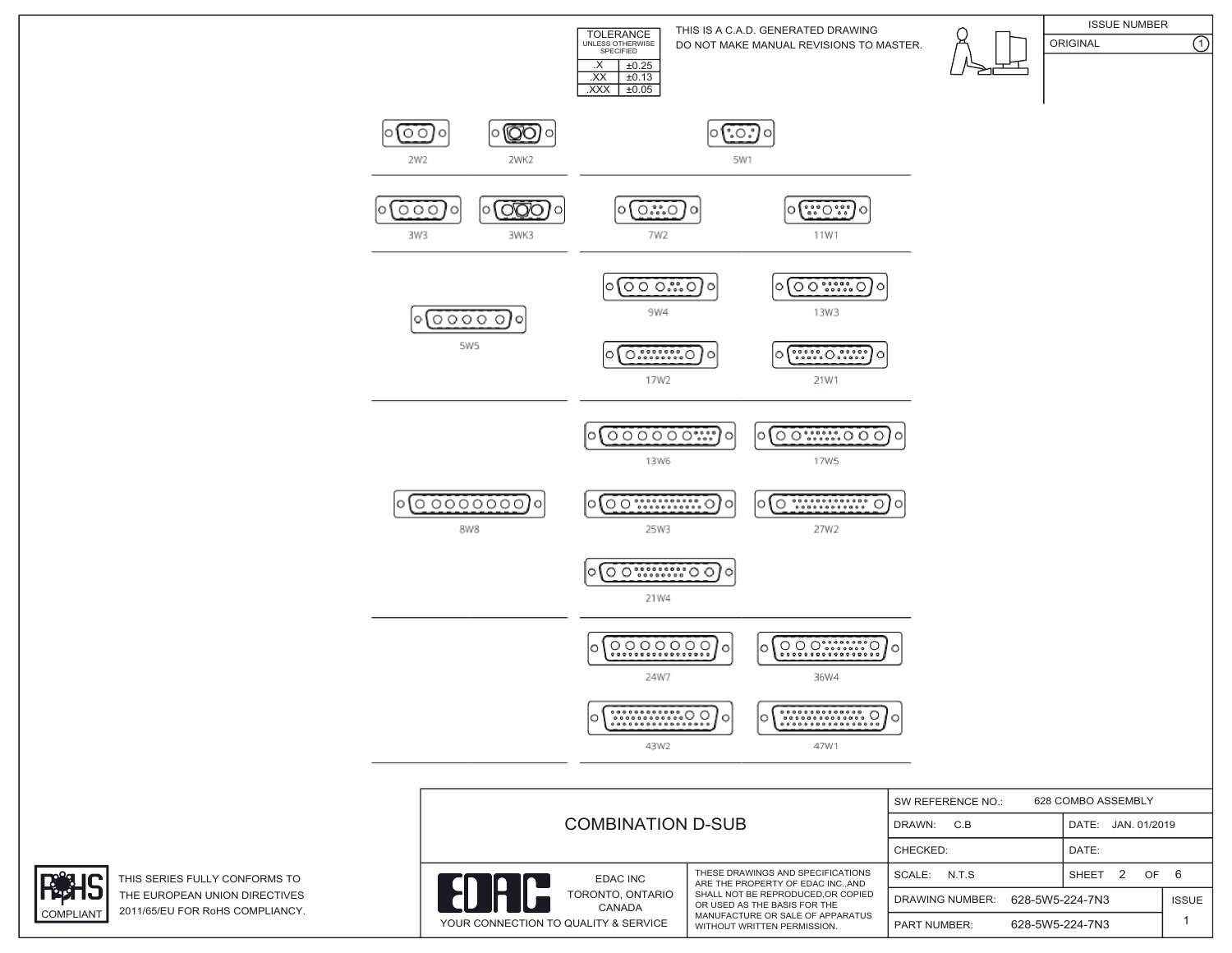TOLERANCE UNLESS OTHERWISE SPECIFIED  $\overline{XX}$   $\pm 0.13$ .XXX ±0.05DO NOT MAKE MANUAL REVISIONS TO MASTER. THIS IS A C.A.D. GENERATED DRAWING ISSUE NUMBER ORIGINAL (1)  $\overline{\text{.} \times \text{ 1} \pm 0.25}$ 





 $2\pi$ 



27W2 Male/Female



21W1 Male/Female



| <b>COMBINATION D-SUB</b>                                                                                                                                                                                                                                                                 |               | 628 COMBO ASSEMBLY<br>SW REFERENCE NO.: |                   |                       |              |  |
|------------------------------------------------------------------------------------------------------------------------------------------------------------------------------------------------------------------------------------------------------------------------------------------|---------------|-----------------------------------------|-------------------|-----------------------|--------------|--|
|                                                                                                                                                                                                                                                                                          |               | DRAWN:<br>C.B                           |                   | JAN. 01/2019<br>DATE: |              |  |
|                                                                                                                                                                                                                                                                                          |               | CHECKED:                                |                   | DATE:                 |              |  |
| THESE DRAWINGS AND SPECIFICATIONS<br>EDAC INC<br>ARE THE PROPERTY OF EDAC INC. AND<br>SHALL NOT BE REPRODUCED.OR COPIED<br>TORONTO, ONTARIO<br>OR USED AS THE BASIS FOR THE<br>CANADA<br>MANUFACTURE OR SALE OF APPARATUS<br><b>QUALITY &amp; SERVICE</b><br>WITHOUT WRITTEN PERMISSION. | SCALE: N.T.S. |                                         | 3<br><b>SHEET</b> | OF.                   | 4            |  |
|                                                                                                                                                                                                                                                                                          |               | DRAWING NUMBER:                         | 628-5W5-224-7N3   |                       | <b>ISSUE</b> |  |
|                                                                                                                                                                                                                                                                                          |               | <b>PART NUMBER:</b>                     | 628-5W5-224-7N3   |                       |              |  |

2W2 / 2WK2

5W5 Male

5W5 Female



8W8 Male

8W8 Female

31.76









7W2 Male/Female





YOUR CONNECTION TO QUALITY



11W1 Male/Female



17W2 Male/Female



10A / 2.2 20A / 3.3 30A / 3.7



THIS SERIES FULLY CONFORMS TO THE EUROPEAN UNION DIRECTIVES

23.53

COMPLIANT 2011/65/EU FOR RoHS COMPLIANCY.

47.00

23.53



40A / 4.2